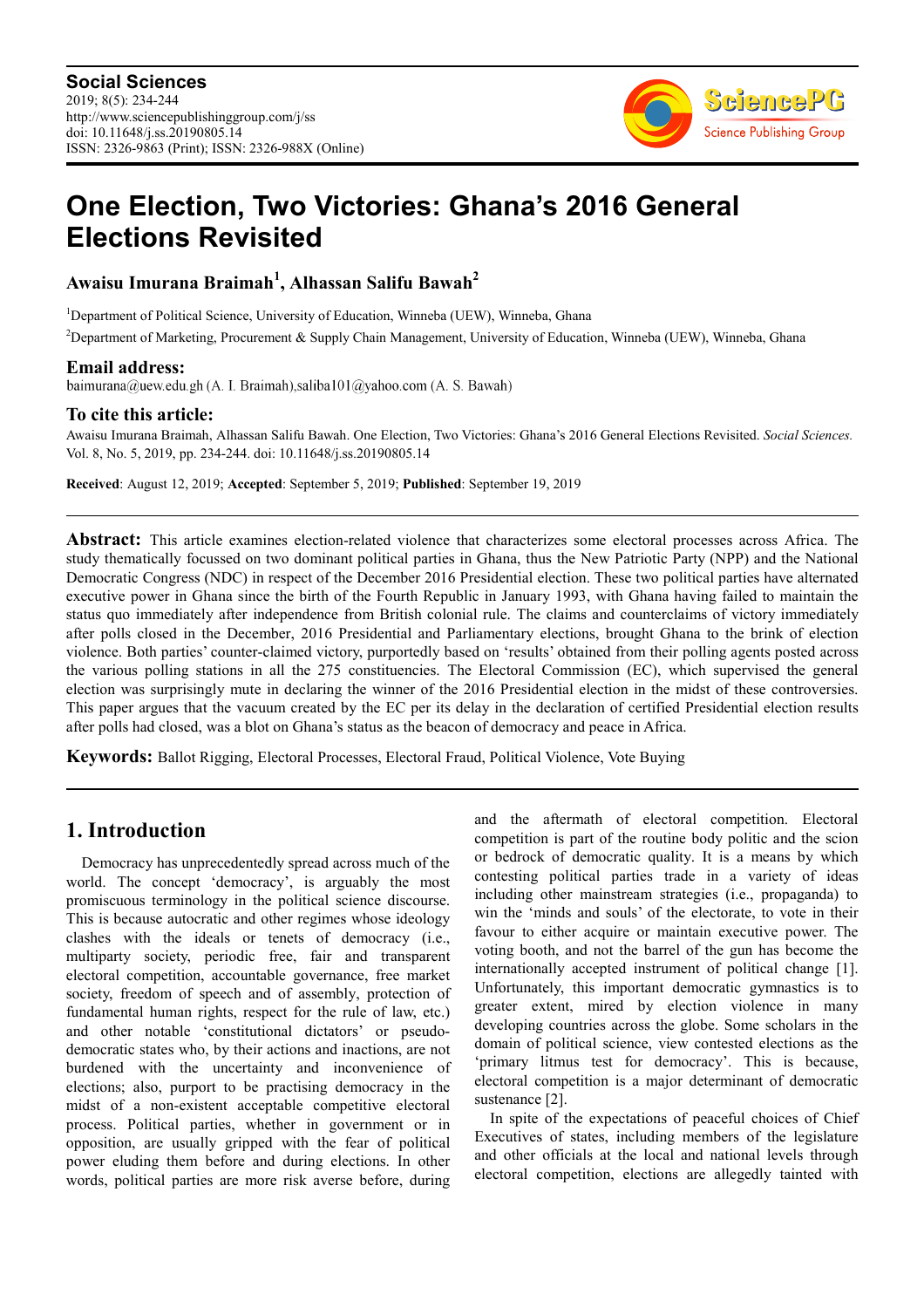voter fraud, intimidation and manipulations by competing political parties and incumbent governments to influence the electoral outcome in one way or another, to favour a particular political class and their surrogates. Accordingly, electoral violence characterize and historicize electoral competitions in much of Africa. This is as a result of the widely-held suspicion by opposition political parties of election rigging machinations of incumbent governments, ostensibly aided by some elections management bodies. The level of suspicion has risen so dramatically that there was a serious threat to undermine Ghana's political system as well as the electoral process [3]. Election is narrowly construed in this paper to mean, a method by which citizens are periodically or intermittently given the opportunity to discharge their civic responsibilities by participating in the selection or choice of officials for the executive and legislative branches of government among an array of competing political parties and candidates. Election fraud in this perspective, involves a significant irregularity from the compilation of voter's register to the actual act of voting.

Fabrice Lehoucq (2003), identifies two types of electoral fraud; thus, procedural and ballot frauds. Procedural fraud occurs during elections and include one of the following:

The causes of procedural fraud include but not limited to; polling booths opening late and closing early; failure to advertise the location of a polling station before election day; delaying polling materials; disqualification of competent and competing candidates under mischievous circumstances; violating voting requirements; incomplete voters' register; coercing voters to choose a particular candidate; no census before the compilation of electoral register; expelling or threatening party observers; change of location of polling stations on election day without prior adequate notification to all concerned and their like.

Ballot fraud on the other hand, include but not restricted to the following:

Holding elections outside the official time period; stuffing and theft of ballot boxes with votes; over voting; allowing unqualified persons to vote; preventing eligible voters from casting their votes; substituting votes of one candidate for another candidate; not holding elections at the stipulated time; altering the ballots; intimidating voters; illegally annulling votes; failure to carry out a proper verification of voters identity; illegal removal of ballots; vote tallying conducted by unauthorized persons; election materials opened before election day and date [4].

Some other forms of tainting the electoral process, ranges from questionable compilation of the electoral register; nondisclosure of source of campaign funds; intimidation of voters or citizens before and during the conduct of elections; harassment or muzzling of political opponents; registration of ineligible foreigners and minors among others. This has always been the concern of competing political parties in Ghana. The general elections of December 7, 2016, was markedly different from all the previous elections since 1992. This was on the basis that it was characterized by the disqualification of some Presidential aspirants before the

general elections. The political temperature was high as a result of the 'unfriendly attitude' of the Electoral Commission (EC) of Ghana towards some particular Presidential candidates. The EC was unwavering to pressures from the disqualified Presidential candidates, including appeals from former Presidents of the Republic of Ghana and civil society organizations to the EC to allow time and space for the disqualified Presidential hopefuls, amend their filing papers in lieu of peace. The political temperature was reduced by the ruling of the Supreme Court of Ghana, which directed the EC to give a window of opportunity to the disqualified Presidential candidates, the right to rectify the inherent errors on their nomination forms in order to qualify them to file and contest.

The thrust of this paper therefore, is to explore the actions and inactions of the EC, as well as the claims and counterclaims of victory by the New Patriotic Party (NPP) and the National Democratic Congress (NDC) in Ghana's election 2016. This article also suggests practical steps geared towards preventing similar threat of electoral violence or stalemate in the 2020 general elections and beyond.

## **2. Method**

This section denotes the procedures employed in the collection and interpretation of data for the study. Much of the discussion in this study was based on the results of both pre-election and post-election surveys in the Ghanaian capital of Accra. Data and information was obtained mainly from two main sources. The primary source of information was obtained from voters and party officials of the various political parties. The target population of this study were eligible voters who were found on the streets of the capital city either protesting in support of the New Patriotic Party or the National Democratic Congress. In effect, purposive sampling was adopted to select a total of 130 voters for the pre-election and post-election individual interviews. Besides, twenty (20) party elites were also, randomly selected (comprising ten (10) each from the two main political parties in the capital city) for the study. The participants in this research were mainly young men and women between the ages of 18 and 40. The breakdown of those surveyed in terms of gender composition was 74 male and 36 female.

The main instrument employed to solicit information for this study was through the administration of questionnaires and face-to-face interviews shortly before and after the December 2016 general elections. The purpose was to capture a near-live-pulse of the electorate on the actions and inactions of the EC, party officials as well as supporters of the two political parties' vis-à-vis the claims of victory by the two main parties that nearly resulted in electoral violence. The study area was chosen because, the highly contentious election calls between the two dominant political parties (that almost sent Ghana to the brink of political violence and bloodshed in the just ended election on December 7, 2016), was concentrated in Accra – the capital city of Ghana.

The second source of data for this study was mainly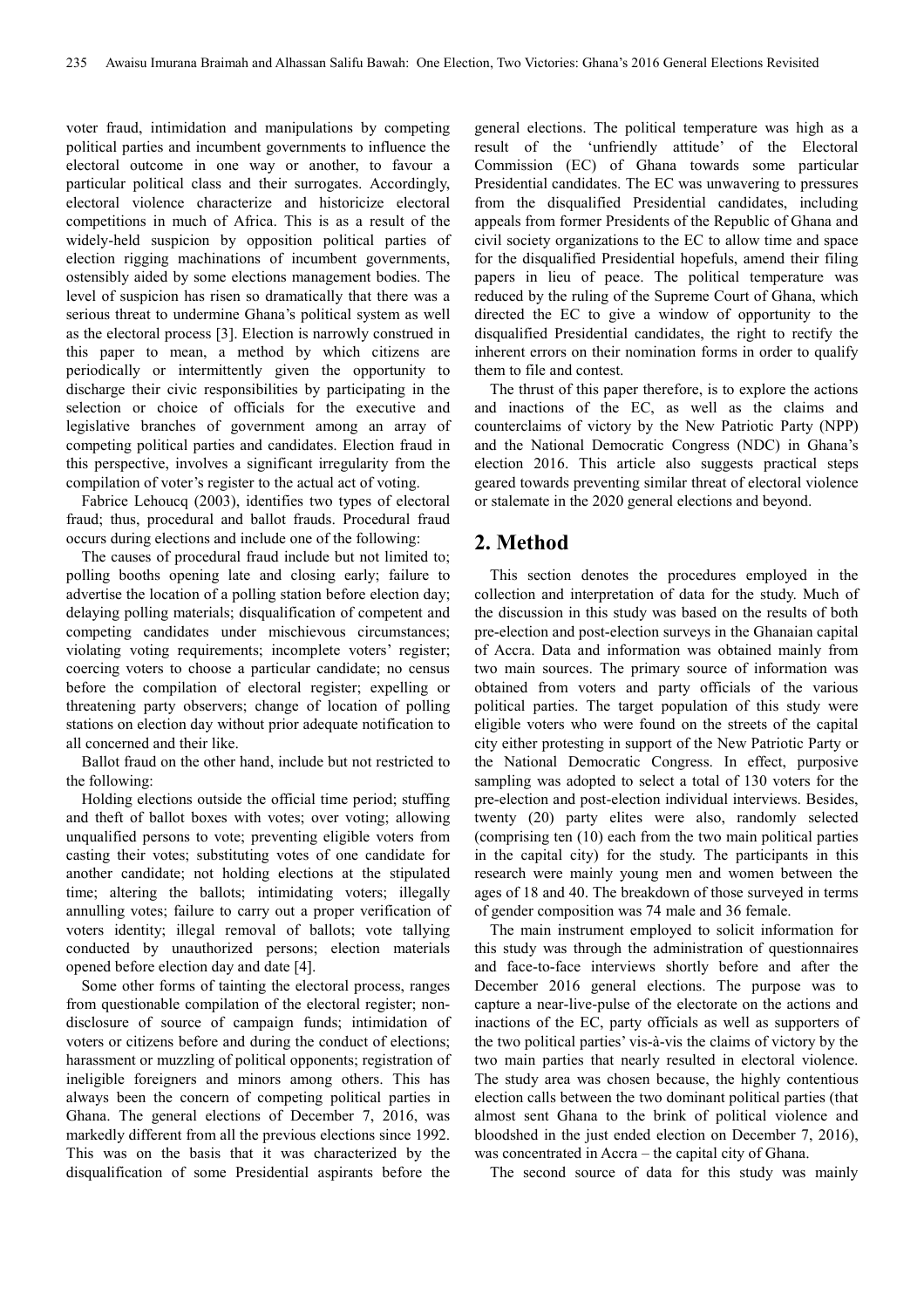gleaned from books/monographs, journal articles, reports from newspapers, seminar/working papers, periodicals on electoral competition and electoral violence across Africa. These sources or pieces of information were subjected to scrutiny, analysed, synthesized, described, presented and organized into themes for the purposes of understanding the substance of the information gathered.

Research participants were pre-informed about what the research set out to do – it was purely to inform policy makers and election management bodies to forestall future electionrelated violence. Consequently, participants were given the option or freewill to either withdraw from the study or continue their participation. Although respondents were on the whole cooperative, some female participants declined in participating mainly due to the fear of attacks from political opponents and name calling. In this perspective, the identity of individual respondents were anonymised to prevent exposure, vilification and violent attack or victimisation from political adversaries and their surrogates.

## **3. Theoretical Perspective on Voting Behaviour**

There exist a plethora of models or theories in the domain of social science discourse to undergird this study - voting behaviour and electoral competition. These theories explains why politicians and other party apparatchiks behave the way they do in electoral competition during the process of capturing or maintaining political power. In economics, companies compete in an attempt to establish a household brand in the market sphere in order to gain profits at the expense of other firms (zero-sum game). In politics, political parties compete with the sole aim to capture executive power and govern at the expense of other competing political parties. This competition is however contingent on the choices or preferences of voters'. Two models of voting behaviour, i.e., party-identification and rational choice theories, are particularly important explanatory models in this study.

There is a compelling array of evidence to suggest that individuals, groups, kinships, families and whole societies, vote for a political party based on some affinity rather than being influenced by policy on societal development. The Party-identification model is a psychological and/or emotional attachment people have towards a particular political party and not the candidates vying for executive or legislative power [5-9]. The model argues that electors identify themselves with political parties as inseparable. Accordingly, individuals, whole families and ethnic groups are willing to support and vote for the party in any election regardless of any circumstances. In this regard, "voting … is a manifestation of partisanship, not a product of calculation influenced by factors such as policies, personalities, campaigning and media coverage" [10]. The family is usually the socialising agent through which loyalty or party identification is formed.

The *party-identification model* is suitable in explaining the patterns of voting behaviour in Ghana. For instance, four administrative regions – Upper East; Upper West; Northern and Volta Regions – have identified themselves with the NDC party and have always voted the party irrespective of individual benefit (s) and/or community benefit and/or development. These administrative Regions have unrepentantly voted for the NDC in all elections since 1992. Another two Regions – Ashanti and Eastern – have always voted the NPP in all elections since 1992.

In recent times however, the two major parties (i.e. the NPP and the NDC) are making serious inroads into each other's strongholds by increasing the popular vote in each general election. This explains to some extent, the general fall or partisan de-alignment in party identification and a decline in habitual voting patterns [10]. Despite the drawback, *party-identification theory* is still relevant in explaining the voting behaviour of electors in Ghana.

The second theory or model employed to put this study in the right perspective is the *Rational Choice Theory*. Rational choice theory has been the theoretical cornerstone of economics for more than a century [11]. Yet, rational choice theory has played a key role in understanding the political behaviour of both politicians and voters. Rational choice model (also known as strategic choice theory), attempts to explain political institutions and public policy by modelling the behaviour of rational actors – be they individuals, political parties or other organizations [12]. The essence of rational choice model is to explain social phenomena by assuming rational choice at the actor's level [13]. Rational choice theory is described as methodological individualistic. In other words, an individual actor will choose an alternative or preference that will yield the ultimate social outcome or maximum utility all things being equal. It employs rational assumptions to explain the behaviour of actors and explain political outcomes by the strategic response of actors in given structural and institutional settings [12]. Rational choice theory has been very crucial in explaining voters' decision to vote the way they do in an election. Politician's leech for political power is the main motivation for which they seek to be elected and re-elected in all elections, while each elector is seeking to have a government whose policies will favour his or her preference (s). Downs (1957), conceptualizes voter choice as a choice for the party that will provide him with the highest utility. Downs refers to this difference as the *party expected differential.* Downs argues that:

If he is rational, he knows that no party will be able to do everything that it says it will do. Hence he cannot simply compare platforms; instead, he must estimate in his own mind what the parties would actually do were they in power …Therefore the voter must weigh the performance that the opposition party would have produced in period *t* if it had been in power ... As a result, the most important part of the voter's decision is the size of her *current party differential,* i.e., the difference between the utility income he actually received in period *t* and the one he would have received if the opposition had been in power [14].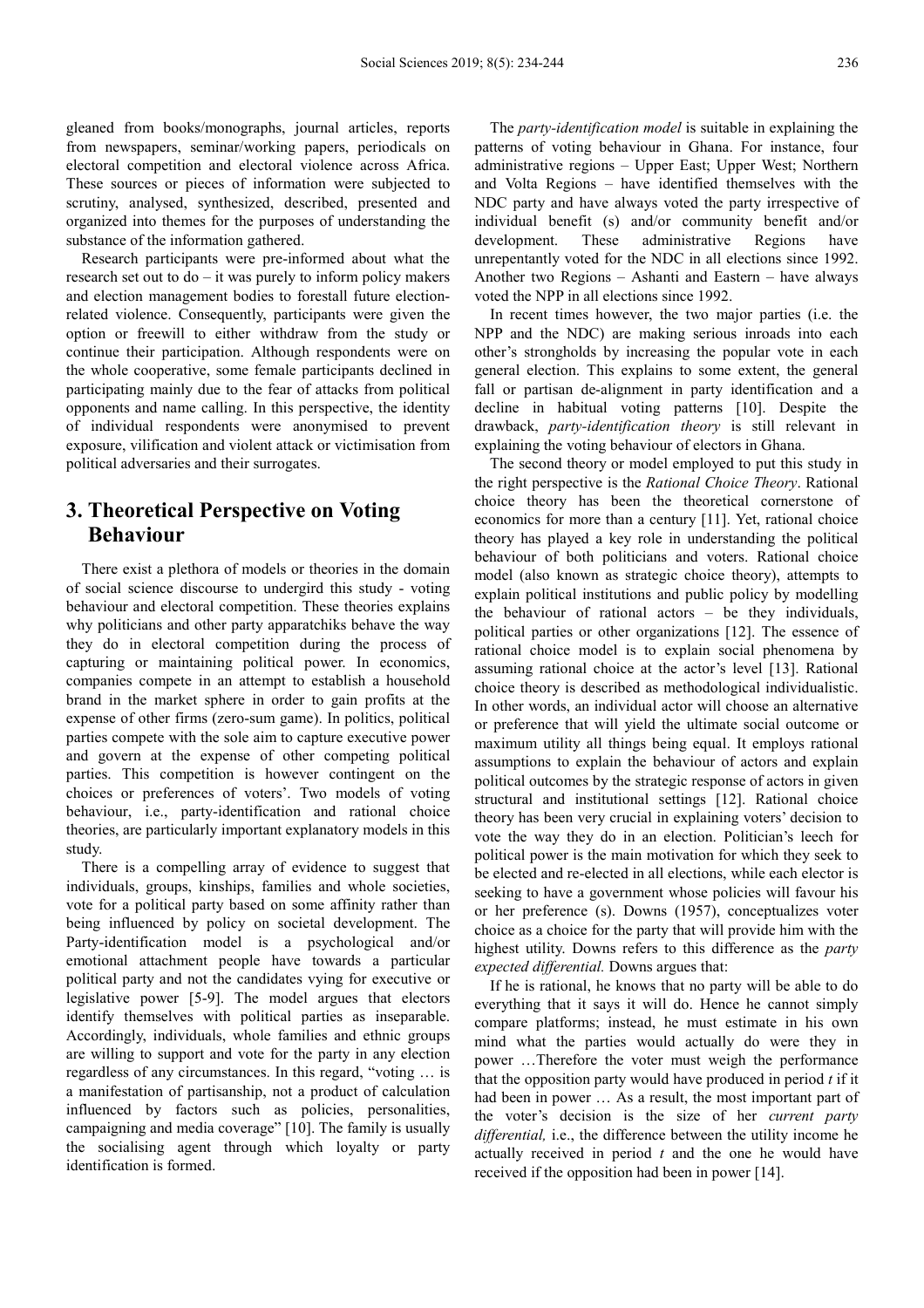In this regard, voting is seen as a rational act, in the sense that voters are believed to decide their party preference on the basis of personal interest [10]. In other words, most electors are rational in the choice of a President, members of the Legislature and other state officials at the national and local levels. They are not emotionally or psychologically attached to political parties *per se*. However, their decision to vote a particular candidate or political party is informed by the policy orientation to which they stand to benefit as individuals rather than what benefits the society. In the Ghanaian society or parlance, politicians refer to these strategic electors as "floating voters" - they are the undecided and highly unpredictable voters who can swing to any political party whose policies appear rational and achievable. In Ghana, four administrative Regions (Brong Ahafo; Greater Accra, Central and Western), are said to be *strategic or rational* in their voting behaviours or patterns. These administrative Regions swing at almost every general election from one political party to another. Whenever these four Regions vote for a political party in an election year, that party wins political power, regardless of how the other six administrative Regions (Upper East; Upper West; Northern; Volta; Ashanti and the Eastern) cast their ballot.

The main drawback of rational choice model is that, scholars of the theory narrowly construe rationality in terms of transitivity and consistency of choice. For instance, Mclean and McMillan (2009), are of the view that, an individual is transitive if, given that he or she prefers; *A* to *B* and *B* to *C*, then he or she also prefers *A* to *C*. It is consistent if the individual always make the same choice when presented with identical options in identical circumstances [15].

In spite of the above criticisms or drawbacks of these theories or models, the party-identification and rational choice models continue to be significant in an attempt to comprehend voters' behaviour in Ghana. The two major political parties – the NDC and the NPP – usually start their electioneering campaigns in each election year with the unalloyed support from their stratified strongholds. These strongholds of the two main political parties further explain why many other political parties in Ghana, flounder, while the NDC and the NPP flourish in terms of membership, revenue mobilization, electoral victories and alternation of executive power for the past two and a half decades.

## **4. Democracy, Elections and Society Polarization**

This section gives a panoramic overview of democracy and how party formation and elections have divided and polarized the Ghanaian society along ethnic and other social cleavages. These divisions are further exploited by politicians for their individual and collective parochial interest. Democratic electoral processes and systems … help ensure that government is responsive and accountable to the people [16]. This meta-governance undoubtedly, has triumphed across much of the world as a result of its emphasis on liberty and/or freedom of expression, of assembly and of the press, accountable governance, rule of law, existence of multiparty electoral competition among others. These democratic ideals were hitherto not only impossible, but unthinkable to say the least in Africa especially in the early 1950s to late 1980s. State violence against political opponents and the citizenbody across the globe, has generally receded in recent times. Most countries in Africa, including Ghana, have seen dramatic improvements in the area of respecting the fundamental human rights of their citizens, at least in the past two decades. In spite of the general acceptability of democratic governance across the world, democracy to some extent, has ruined some aspects of African cultural values. African way of governance is embedded in its traditional institutions and culture. For instance, traditional governance' is visible in its chieftaincy institution. The chief, once enstooled or enskinned, remains in power until death (may only be removed from the throne by the Kingmakers for misconduct or by an order of a Court of competent jurisdiction, and not by politicians, that is, in the case of Ghana). The chief administers the traditional state with his Council of Elders reminiscent of contemporary Executive, Legislature and the Judiciary, with some modicum of checks and balances. Even though the chief appears to wield enormous power aside the Executive functions for example, by presiding over cases brought before him and therefore, defeating the doctrine of separation of powers (another alien concept in African tradition), nonetheless, the chief may be removed from office by the Council of elders if found to have abused or breached the oath of office. Modern democracy however, has gained roots nevertheless in Africa. For, it has empowered ordinary citizens to participate in taking collective decision (s) to elect who to rule them through periodic elections.

Elections are a critical component in any system of democratic governance [16-11]. Elections empower 'ordinary' citizens to directly participate in electing leaders they desire to govern society. This presupposes that, citizens are confronted with the opportunity to choose from a pool of candidates as state officials from two or more political parties. This process of electing state officials has divided and polarized the Ghanaian society along extreme partisanship, amid occasional violence, factionalism, ethnic, religious and the usual rekindling of sharp and intolerable provincial differences. Whenever Ghana is approaching an election period, primordial and contemporary intra and interethnic conflicts (the two oldest conflict that predates Ghana's political independence from the British government in 1957, e.g. Bawku inter-ethnic and the Abudu and Andani intraethnic conflicts) and other petit religious and chieftaincy related conflicts resonate. These divisions or social cleavages have further polarized the Ghanaian society into a watertight political football of the New Patriotic Party (NPP) and the National Democratic Congress (NDC) to the extent that, employment opportunities, starting from a conservatory labourer to the highest paid jobs, are reserved for party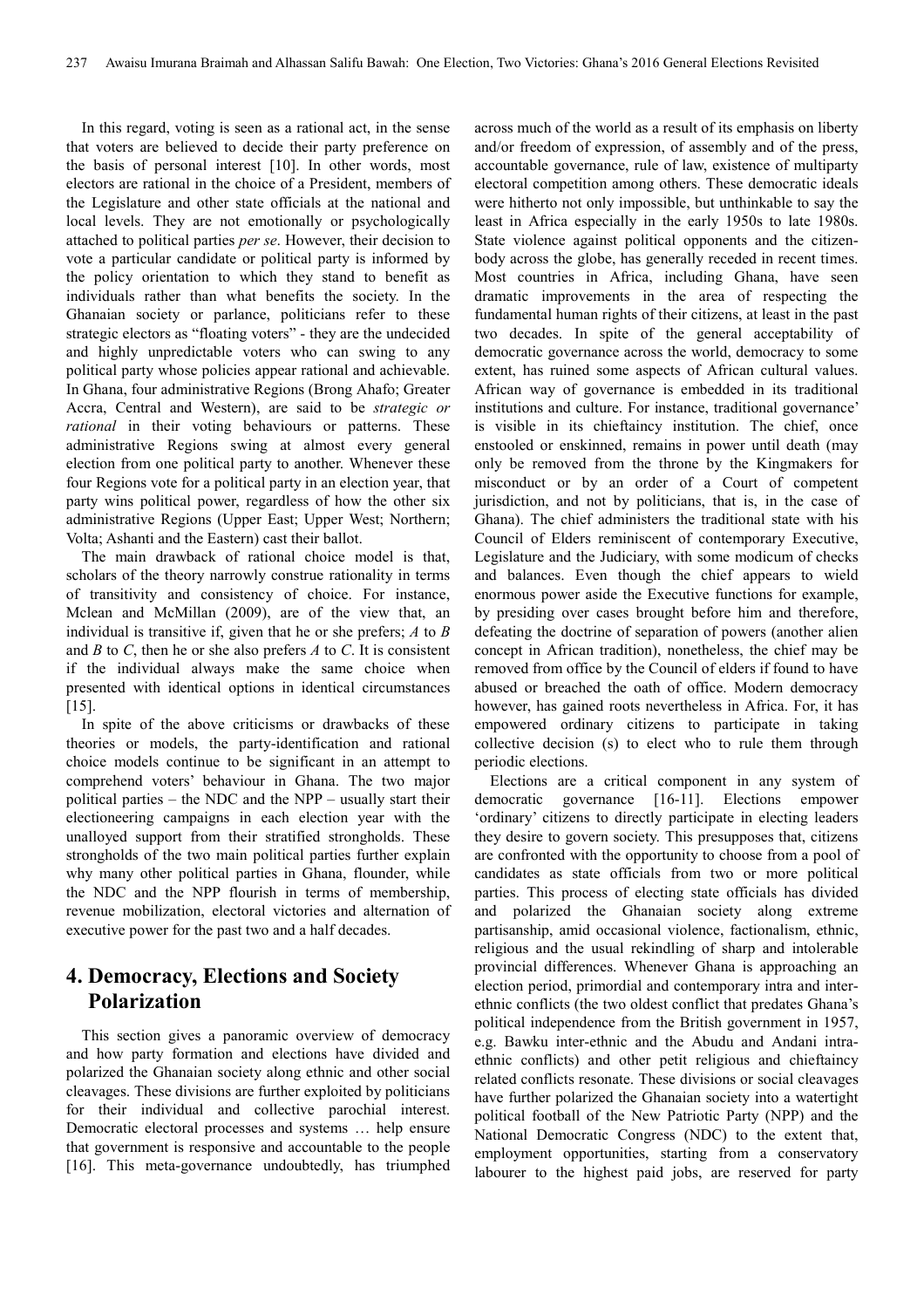members regardless of their competences. For instance, some notable state entities such as the National Disaster Management Organization (NADMO), National Health Insurance Authority (NHIA), the Youth Employment Agency (YEA), Toll booths, Ghana Ports and Harbours Authority (GPHA), among several others, are seized and most of the workers employed under the outgoing government, chased out by rampaging youth of the political party that wins an election. In 2009 for instance, supporters of the National Democratic Congress (NDC), having won the 2008 general elections, seized some state departments, agencies and other semi-state institutions. The same political violence has been unleashed on the supporters or perceived sympathisers of the defeated National Democratic Congress (NDC) Party in the aftermath of the 2016 general elections by supporters or militia of the victorious New Patriotic Party (NPP). Political or electoral violence after change of one administration to another has been some extent institutionalised in Ghana. The security agencies whose key responsibility is to maintain law and order, usually fail to curb the political-inspired violence for fear of being dismissed, transferred to 'Siberia', or sanctioned beyond human comprehension. Accordingly, the various security apparatuses, usually look on helplessly in the face of these lawlessness owing to the extreme partisan politics that has the potential of destabilising the country.

## **5. Franchising Political Violence: One Election, Two Victories**

There is poignant evidence to suggest that elections across many developed and developing countries, have been highly contentious as a result of a myriad of allegations of voter fraud or ballot rigging, intimidation of political opponents by state security apparatuses, and manipulation of both voter equipment and electoral officials. This voter fraud suspicion is a threat to Ghana's evolving democratic consolidation. Almost every general election since 1992, has been characterized by political tension, destruction and vandalization of the property of political opponents (posters, vehicles, billboards, etc.), unprintable invectives on political opponents, intimidation and lawlessness that is characterized by injuries and death among others. The political demagogues or some party stalwarts, allegedly engage in overt or covert compunction in supporting their over-zealous followers to unleash mayhem on political opponents (usually before, during and after elections) or attempt to subvert the will of the people through electoral fraud (that include ballot box snatching; ballot stuffing; over voting and intimidation of electoral officials; electoral irregularities such as delaying polling materials; opening polling stations late and closing early; transfer of names of voters to unknown polling stations; intimidating voters to vote for a particular political party or candidate; among others). As a consequence, many Ghanaian voters are to some extent, convinced that politicians cannot be trusted or lack moral fissure to play by the rules and will either commit fraud or intimidate voters at the slightest opportunity [3-2]. It is axiomatic that killing, destruction, repression and fear (the key ingredients of war), are the antithesis of political and economic development [17]. Yet politicians, albeit unrepentantly, continuously stoke the ingredients of war, and are only concerned with retaining, clinching on to, or capturing executive power at all cost possible – including the killing and maiming of political opponents. It appears no political party or individual is prepared to fairly lose an election in Ghana.

#### *5.1. Ghana's Election 2016: Nexus Between Politicians and Political Violence*

Ghana's election 2016 will forever be remembered by many Ghanaians as the most well organized and orderly democratic elections (i.e. no incidences of biometric election machines failure; ballot stuffing or fraud; intimidation of party agents; ballot snatching; etc.) since 1992. Yet, the December 7, 2016 general elections in Ghana, will equally be remembered by peace loving Ghanaians as the most frightening and ugly spectacle of threatened political turbulence and contention in the aftermath of voting. While the election 2012 electoral contention or dispute was finally 'battled ' at the Supreme Court of Ghana, the 2016 election was marred by the self-declaration of results by the two major competing political parties (the NDC and the NPP) – a function solely reserved for the Electoral Commission (EC) of Ghana. The two dominant political parties by their actions or inactions through for example, assembling their overzealous supporters on the streets of Accra to claim victory, was a clear indicator that neither the NDC nor the NPP was in the mood to resort to the law courts if eventually declared losers by the EC; a process the then main opposition political party (the NPP) had publicly declared never to resort to prior to the December 7, 2016 elections. The self-declaration of results of the 2016 Presidential election, was premised on the believe that the 2012 general elections, was won by the NPP; but the Supreme Court of Ghana declared the NDC as validly elected after eight months of court deliberations. Explicitly and implicitly, the NPP was ever willing to resort to 'violence' and not the courts again if they feel cheated at the polls. It was therefore not surprising when the party declared: "*We know we have won the December 7, 2016 elections per the results gathered from our polling agents"*. The NPP therefore, called on the incumbent government to concede defeat to ameliorate the anxiety and fear of citizens of a possible electoral violence. Many political pundits and research institutions, both domestic and international, had predicted a landslide electoral victory for the NDC in the 2016 polls (the then incumbent government). Hence, the vast majority of the NDC supporters, national, regional and constituency executives, were in a certain coterie of not only beating Nana Addo Dankwa Akufo-Addo (the then main opposition Presidential candidate) at the polls, but will retire him from politics, having contested and lost two previous elections to the NDC.

However, as the results started pouring in from polling stations across the country (courtesy radio and television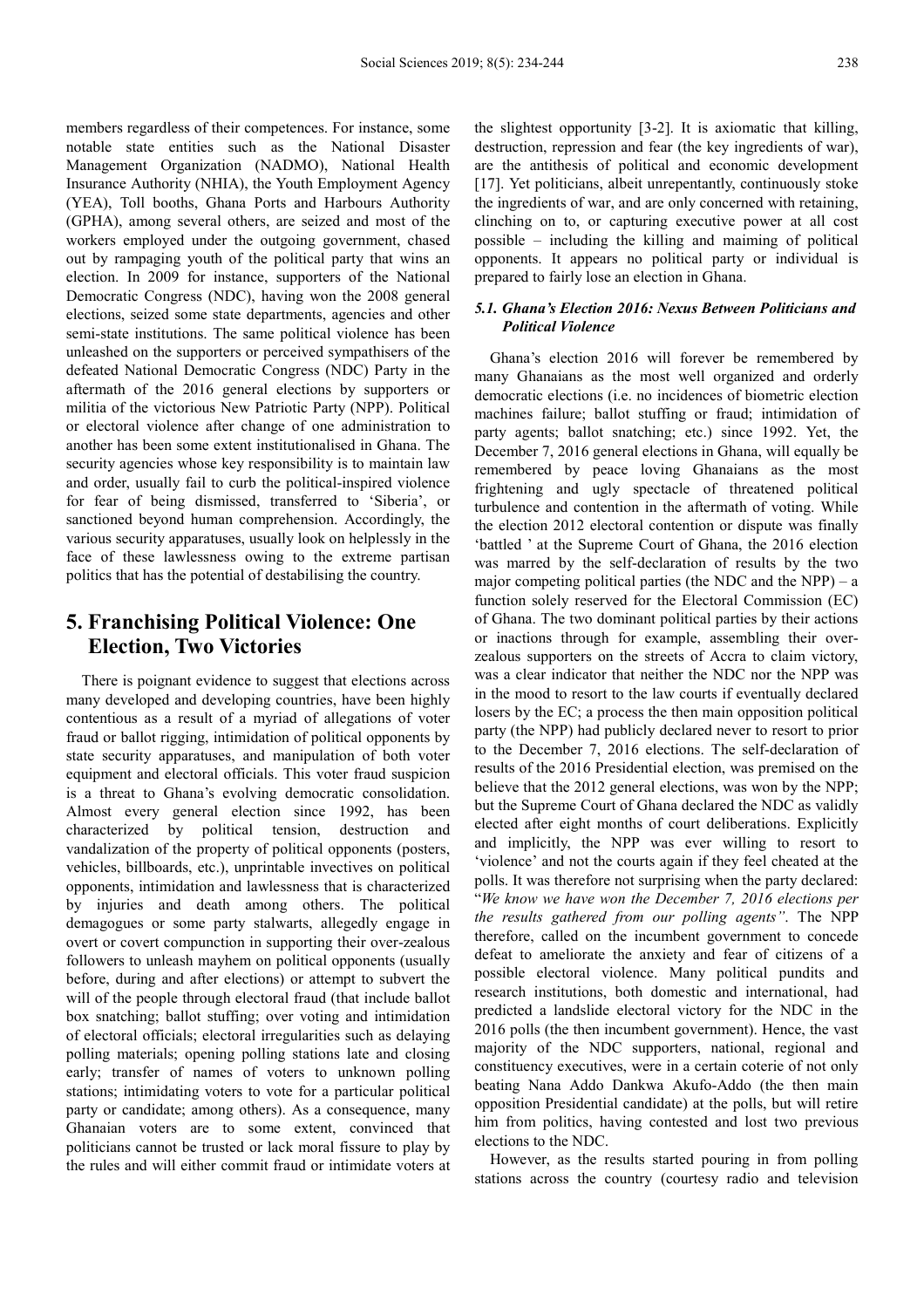stations), gloom began to replace the NDC's euphoria. In the end, Nana Addo Dankwa Akufo-Addo (now President of the Republic of Ghana), the NPP and the Ghanaian electorate, rankled the then incumbent President (John Dramani Mahama) of the NDC for his failure to concede defeat. The electoral vote dichotomy between the NPP's candidate and the NDC's candidate, saw the latter put up a sub-par performance as a sitting President. In the midst of this overwhelming evidence of the NPP electoral victory, it was therefore 'understandable', why the NPP could not wait to be declared the winner of the said Presidential election, when the EC had consciously or unconsciously remained silent in releasing or certifying the Presidential results received. This silence created a vacuum and sent many people, including the International Observer Missions wondering why the EC was not putting out the Presidential results received. At this point, there was high suspicion that the EC intended to manipulate the Presidential results from the polling stations in favour of the incumbent NDC candidate. This allegation heightened the political temperature to an undesirable level in Ghana.

#### *5.2. "We Know We Have Won" V. "Mahama Is in a Comfortable Lead"*

Ghana's election 2016 was without political wrangling forty-eight hours after voting ended. Anecdotal evidence before, and after Ghana's election 2016, strongly painted a picture that the peace in Ghana was in great jeopardy or danger, and election violence seemed inevitable. The action and inaction of the main actors (the NPP and the NDC) in declaring or proclaiming themselves to be victorious, nearly put the electoral process in disarray. The then main opposition political party (i.e., the NPP) had organized a press briefing and declared: *we know we have won* the December 7, 2016 Presidential election. According to the NPP, per results obtained from the polling stations across the country, they had won the elections. The party therefore warned the EC against any manipulation of the Presidential results and subsequent subversion of the will of the people. The NPP called on the EC to declare it winner of the Presidential election as a matter of urgency to avoid the Youth wing of the party taking the law into their hands. According to the National Youth Organizer of the NPP, any further delay by the Electoral Commission in announcing or declaring the then Presidential candidate, (now President of the Republic of Ghana) winner of the Presidential election, will lead to a possible exponential bloodshed and rapine. The youth wing of the NPP had indeed massed up at the residence of the party's Presidential candidate, apparently waiting for updates on the Presidential election results from the leadership of the party. Many of them were clad in red garments and in a posture of 'ready-to-fight' spirit, amid the singing of war songs. It was an ugly scene to see the vibrant youth wing and supporters of the NPP in such a posture.

The NDC party, (then incumbent government) also organized a press conference that was addressed by its deputy General-Secretary. The press briefing, apparently, was a reaction to the earlier press conference organized by the then opposition political party (i.e., the NPP). While many Ghanaians expected the press conference of the governing party to assure the electorate of its commitment to a free and fair electoral process – albeit, to calm down the political tension that had engulfed the entire nation – the party in government also joined the fray, by making the already tensed political atmosphere from worse to worst. It called on its supporters and Ghanaians in general, to disregard the figures and claims of the NPP since the incumbent government, and by *ifso facto,* the NDC party, per their collated Presidential results gathered across the country, pointed in the direction that its Presidential candidate, John Mahama, was in a *comfortable lead*. It also accused some media houses of aiding their main political opponent (the NPP) in spreading falsehood. The deputy General-Secretary of the NDC also lambasted some party officials of the then main opposition political party (the NPP) of concocting figures and in the process, declaring themselves as winners; a function or responsibility reserved for the EC. By this press briefing, the youth and indeed the over-zealous supporters of the NDC, who were despaired by the Presidential results that were churned out so far by a host of radio and television stations reporting live from polling stations across the country, were suddenly energized and also took to the streets to counteract the claims by the main opposition political party of electoral victory. The supporters of the NDC, led by its Greater Accra Regional Chairman, thronged the residence of its then Presidential candidate and President of the Republic, ostensibly, to make a public statement to assure their supporters of electoral victory. In all these claims and counterclaims jigsaw of victory between the two major parties, the smaller opposition political parties had conceded defeat to the then main opposition candidate and now President of the Republic. Many Ghanaians were therefore expecting the incumbent government to concede, not assuring supporters of 'cruising to victory'. In what looked like a highly rehearsed and orchestrated soap-opera of the two main political parties regarding victory in the Presidential election, no one could deny the fact that the actions and inactions of the two main political parties was a fertile nursing ground for election violence. It suffices to say that, the conduct of the top-notch officials of the two main political parties to some extent, franchised political violence in Ghana's election 2016.

The NDC Presidential candidate for the 2016 elections, then President John Mahama on the contrary, appealed to all political parties to remain calm until the declaration of the Presidential election results by the EC. However, the statement from the former President did not in any way reduce the political tension that had engulfed the entire nation. It rather put a lot of citizens in suspense. Some of the International Observer Missions, had to mount some modicum of 'pressure' on the EC through Press Conferences, calling on the EC to certify and release the Presidential election results it had received in order to reduce the anxiety of the Ghanaian voter. At this juncture, many Ghanaians had resorted to panic buying and stock-piling of foodstuffs, in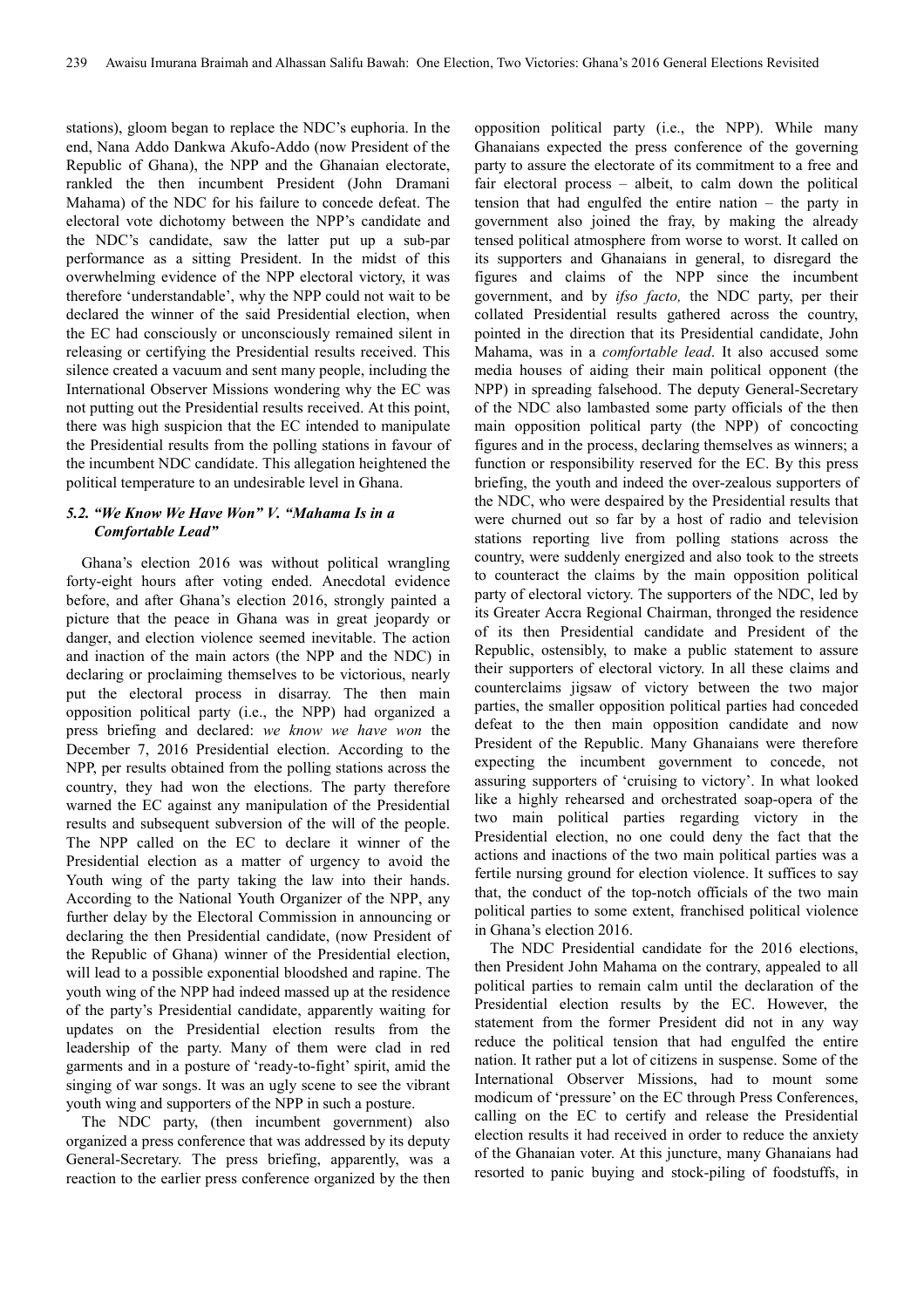anticipation of what looked like an inevitable politicallyinspired violence. Ghana, (a country designated as an oasis of peace in turbulent West Africa) was on the verge of political disorder – instability, self-destruction, extreme fear and panic, etc. – as a result of these claims and counterclaims of electoral victory in the December 7, 2016 Presidential election. The two main political parties had ignored all preelection signed Peace Accords in Accra and Kumasi to conduct themselves in a manner that would keep the peace in the Ghanaian society. The two main political parties, even in previous elections, usually volte-face their posture and behaviour when results certified by the EC does not go in their favour.

## **6. Election Violence, Human and Economic Development**

Politically inspired violence or the threat of it, is a major single issue that stagnate human progress as well as sustainable economic development of nations. Ironically, violence, insecurity, fear and panic, have always been part of the electoral processes across much of Africa. Politically motivated or inspired violence, does not only traverses human and sustainable economic development, but it depurate the ability of the political leadership of nation-states to function effectively in key areas such as the maintenance of law, order, and accountable governance.

Lethal conflicts are now associated with elections in Africa (e.g., Kenya, Burundi, Zimbabwe, Togo, Cote d'Ivoire, Central African Republic, South Sudan, etc.). This astoundingly destructive and costly electoral violence, is gradually creeping into Ghanaian politics. The usual politically motivated violence associated with elections do not only affect human life and property, but it retrogresses human and economic development. As aptly captured by Hobbes (1961), a state without political order, is a state where:

There is no place for industry, because the fruit thereof is uncertain; and consequently no nurture of the earth; no navigation, nor use of the commodities that may be imported by sea; no commodious buildings …; no knowledge … no arts; no letters … and what is worse of all, continual fear, and danger of violent death [18].

Hobbes' assertion is relevant today as it was in 1961. Political disorder inevitably affect citizens in a negative sense as well as the overall development of states in several ways. Human development is not only curtailed, but lives and property are destroyed. Human development in this paper is narrowly construed to refer to all those forces that propels the progress, income growth, and the development of individual potentials to the highest level possible in society. The reverse or the absence of political order also curtails political freedom, respect for human rights and dignity, rule of law, and their like. The future of women, children and the youth, arguably, the treasure of every state, are worse affected when political violence erupts [19]. The youth and to some extent children, are usually recruited to join belligerents or criminal quasi-political gangs (who support particular candidates or political parties for political office) to serve as combatants; even though they are usually 'innocent' or 'ignorant' of the causes, manifestations and consequences of a political conflict. In the view of this paper, it is mind-boggling when politicians who are supposed to know the economic and social ramifications of political violence, continue to stoke the seeds of political violence through electoral politics or competition, reinventing ethnocentric and religious divisions, just for the sake of temporal political power.

Electoral violence that come after electoral competition diverts the attention of the political leadership in providing welfare and basic security needs of citizens. Governments usually devotes greater percentage of the state's resources towards the purchase of military hardware in times of political violence at the expense of basic infrastructure, health care, education, etc. A state that is unable to protect lives and property of citizens, is said to be a step away from being classified as a failed state. The effect of a failed or collapsed state, as for example Somalia, South Sudan, and Libya, invoke discontentment among citizens leading to more chaos, abject poverty, misery, hunger and violent death. Human progress and national economic development under these hostile conditions, are adversely curtailed. The widespread political, ethnic and religious inspired violence and self-destruction that occurred in some countries such as Rwanda, Burundi, Cote d'Ivoire, Kenya, Togo, Mali, Sierra Leone and the like, should be enough to guide politicians in Ghana and other African countries not to degenerate or circumvent the modest political stability prevailing in their respective countries.

Foreign Direct Investment (FDI) is an important linchpin to national development. National economic development of a state, has a positive trickling down effect on citizens in terms of employment and quality of life, directly or indirectly. FDI complements the efforts of political leadership of states to better the standard and improve quality of life of citizens. Foreign and even local investors, will customarily channel their investments into countries that are politically stable. This presupposes that there is a symbiotic relationship between political stability and attracting Foreign Direct Investment (FDI). Politicians are not unaware of the importance of political stability for national economic development. Yet, some politicians are willing to kill, destroy property or stoke ethnic, chieftaincy and religious conflicts, insofar as the violence will inure to their political advantage – maintain or capture the levers of government. The importance of human and national economic development in Africa seem unimportant to a certain political class in spite of the abundance of natural resources. This partly explains why there is an ever-growing migration of African human resource to Europe to seek greener pastures. Until avarice and greed for political power by a section of politicians is deemphasized by the moderate African and Ghanaian political leadership, there will continue to exist politically-inspired violence before, during and after competitive national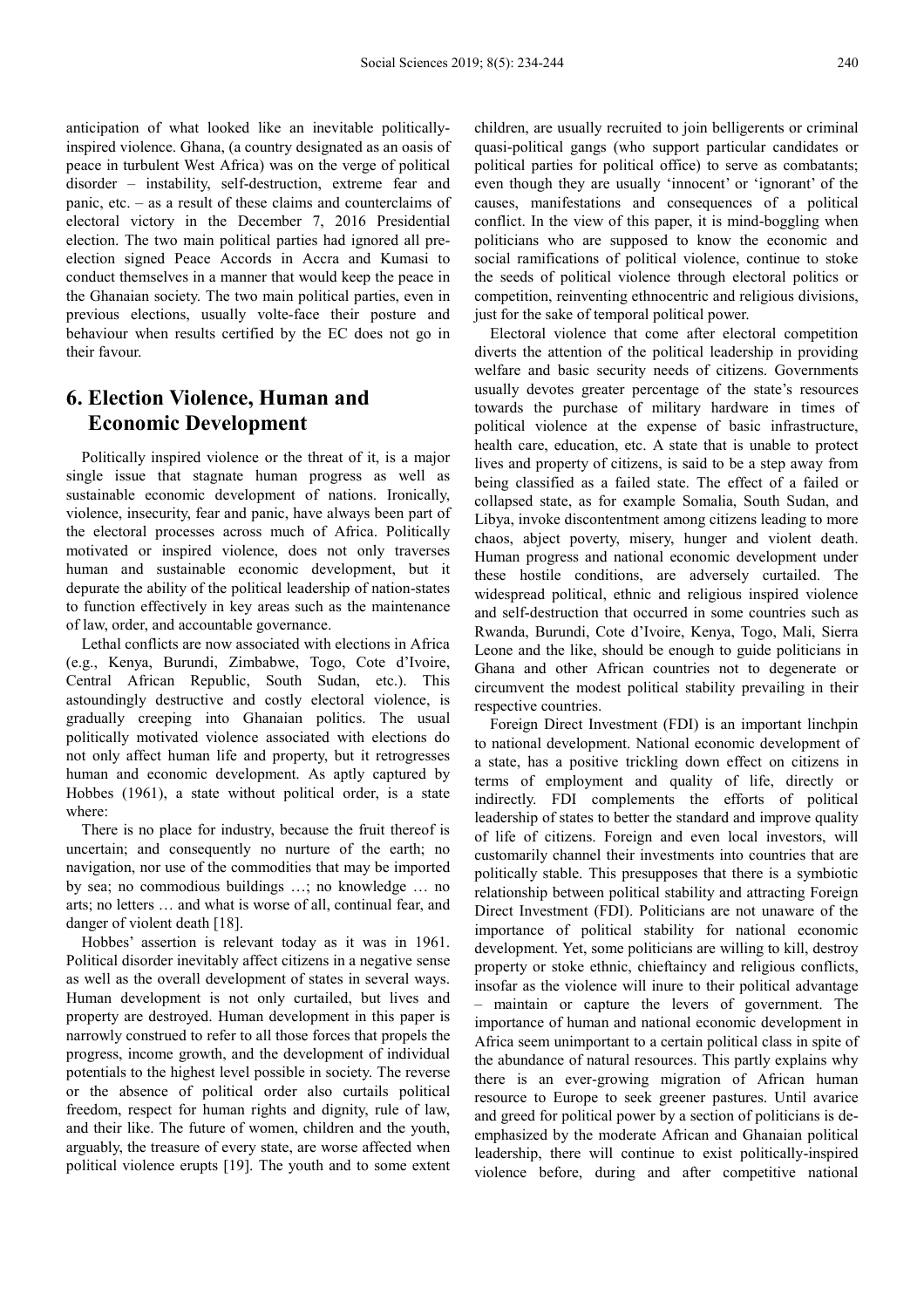elections in many African states. The net effect has always been the low agricultural productivity, and subsequently, an increase in the already unbridled dependence on the developed countries for economic 'hand-outs'.

In respect of economic productivity, the livelihood of groups and individuals for example in the tourism sector, are threatened whenever political violence occur in any country. Tourists customarily visits countries where there is peace and security. The absence of peace and stability in a state is enough to derail or end abruptly, the livelihood of citizens who directly or indirectly depend on tourism for survival as employees or operators, guides and supervisors. In this case, human and economic development and its cognates, are cut short, including the obverse rise of unemployment and its effects on the immediate and extended families, including the loss of tax revenue to the state. Substantial revenue that could have been channelled into specific development projects to ameliorate the suffering of the masses, and improve upon the quality of life of the citizens in a developing country like Ghana, is lost. For instance, the contribution to real growth of the tourism sector from the period ending 2016 was 3.6% [20]. Political leadership and politicians as a whole, are obviously aware of the consequences of lost revenue to the state, yet the actions and inactions of political leadership and politicians before, during and after elections, suggest that they are obstinate to political violence insofar as it will confer on them 'borrowed' political power.

Finally, politically-induced violence and for that matter, all types of violence in a state, ultimately triggers human rights issues or concerns. Mass graves have been discovered in the Democratic Republic of Congo, Sierra Leone, South Sudan, Cote d'Ivoire, Kenya, Rwanda, Burundi, etc., after competitive national elections that degenerated into violence. In such situations, perceived political, religious or ethnic opponents are collectively punished by death squads or gangs of various belligerents. Membership of a political party or an association, ethnic or the religious group one belong to, may serve as enough grounds for one to be rounded up and executed or maimed, as it was the case in Sierra Leone, Rwanda and Burundi. The freedom of association, of assembly, of movement and of speech, are curtailed whenever there is political violence. Persons who are Internally Displaced (IDPs), usually face hardship of varied nature. The key features of election induced violence in a state include, but not limited to the following: starvation, fear, prostitution and rape, the menace of child soldiers and violent attacks on perceived political opponents.

The future development of the state and/or citizens is ruined to a greater extent when violence of any sort erupts in a state. Many child soldiers are usually unable to return to school due to rejection by society. Others are unable to trace their families and as a result, are foisted on society to grapple with. Any attempt by any political leadership to subvert the will of the people, is purely an invitation for violence. Political power which is purely 'temporal', should be handed over peacefully to the next 'borrower' when the incumbent 'borrower' is rejected by the electorate at the polls. State institutions such as the Police Service, the Electoral Commission or Elections Management Body, ought to be professional in the execution of their mandate to ensure peaceful and incident-free future elections in Ghana in particular and Africa as a whole.

#### **7. Discussion**

The key findings of this study are based on responses of the survey conducted. In respect of the causes of the Presidential election stalemate between the two main political parties in the 2016 general elections, responses from party officials of both the NDC and the NPP were as expected, mixed and a classic blame game. While all 10 party elites of the NDC were of the view that the fracas and the near-live eruption of election violence was as a result of the NPP self-declaration as victors of the Presidential election; the NPP party officials also, blamed it on the NDC and the EC. According to the NPP officials, the EC was 'in bed' with the NDC before, during and after the 2016 general elections. The silence of the EC in declaring the certified Presidential results according to the NPP, was a calculated attempt to manipulate the election results in favour of the incumbent NDC. The NPP officials agreed in principle that it was wrong to declare themselves as winners, but they did so based on the Presidential results declared at the polling stations across the country. The tallied Presidential results of the NPP according to the officials, indicated a total rejection of the incumbent NDC by the electorate. According to the party officials of the NPP, *our action was a pre-emptive one to garner support of citizens and to avoid any electoral fraud by the EC in favour of the NDC.* 

Responses of the youth and many other voters in the 2016 general elections in Ghana indicated that they were frightened to the core. According to the survey results or responses, many voters indicated that they have never been frightened of an eminent outbreak of election-related violence in Ghana since 1992. A total of 45 participants, representing 49.5% blamed the political fracas on the EC's failure to release the certified Presidential results timely, even though the media had more or less, called the election based on provisional Presidential results churned out from polling stations across the country. According to them, the silence of the EC further raised pre-election suspicion to the effect that the EC was doing everything possible to have the incumbent NDC declared winners of the 2016 general elections. A total number of 56 participants, representing 61.6% of the sampled population were of the view that the two main political parties, thus the NDC and the NPP (as a result of their parochial interests), chose party over national interest and stability. In other words, the candidates of the two political parties and their surrogates were willing to preside over Election violence and its consequences if the 2016 Presidential election did not go in their favour. According to a participant:

In the wake of the two main political parties arguments as to who has won the 2016 Presidential election, and who has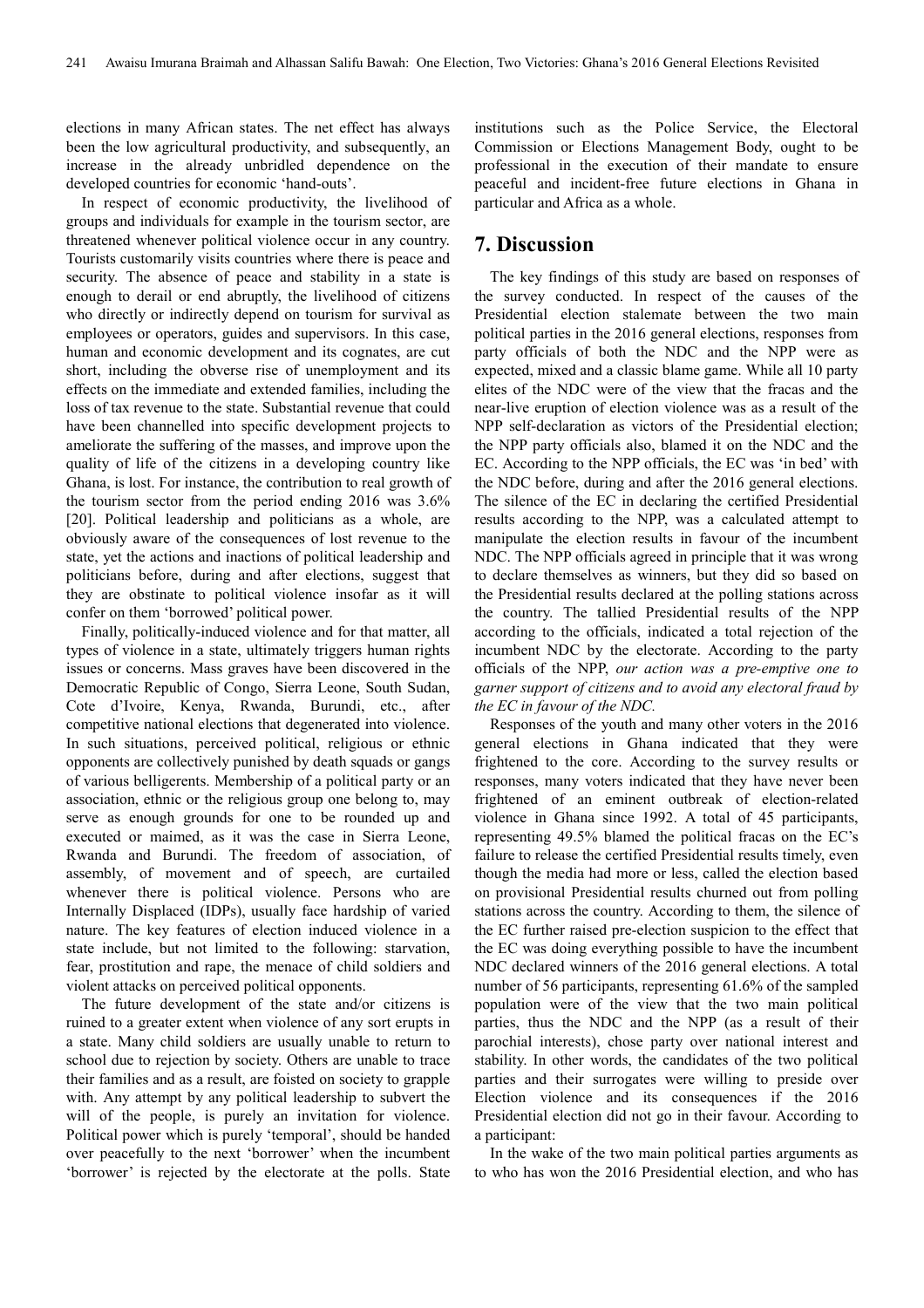not won, the silence of the EC and the ready-to-fight posture of the youth of the parties, made it clear that the youth were just waiting for a whisper from party bigwigs to engage in acts of lawlessness. As a woman, I started thinking of how to protect my kids whose father died a year before the elections. I went to the bank, withdrew all my money and purchased foodstuffs to increase stock at home. The prices of food items suddenly increased astronomically as many individuals were engaged in panic buying of food items. This must not happen again in our future politicking in Ghana.

Another participant had this to say:

I blame the EC and not the political parties. I don't agree with the EC's explanation that its systems were hacked. If even that was the case, couldn't they have found another way of filling the vacuum or the communication gap? It was obvious the NPP had won the Presidential election based on the results from polling stations across the country where the EC officials supervised the conduct of the elections. The other competing political parties conceded defeat to the NPP having collated their own results at the various polling stations. Why was it only the NDC refusing to concede defeat and the silence of the EC?

The rest of the participants, representing 9.9% blamed the political fracas between the two main political parties on the media. According to them, contrary to the agreed principle that the EC must be, as mandated by law responsible for the declaration of results, some media houses had practically called the elections in favour of the NPP. The only difference between the media outlets that called the election and the EC is that they did not organize official press briefing to declare the outcome of the 2016 Presidential election. A participant indicated that:

The posture of the media cabal against the NDC bolstered the NPP confidence and effrontery to declare themselves the winners of the 2016 Presidential election. The NDC perhaps out of panic, also joined the fray in obviously assuring its supporters of electoral victory. There must be some mechanisms in place to punish political parties and media outlets that call future elections to safeguard the peace of Ghana.

The findings from the study are varied as to the circumstances that led to the heightened political tension in the aftermath of the December 7, 2016 Presidential election in Ghana. The 2016 election is one election with an ambivalent outlook. The electoral process was fraught with political tension before and after the election; this was owing to the disqualification of the Presidential candidates of some political parties from participating in the 2016 elections – the disqualification was as a result of errors on the nomination forms submitted to the EC. In the ensuing political tension, and the intransigent posture of the EC not to give opportunity to the affected political parties to effect those corrections identified by the Commission, compelled the aggrieved political parties to drag the EC to the Supreme Court of the Republic of Ghana.. The Court ruling that directed the EC to allow the plaintiffs to effect the necessary corrections on their nomination forms, toned down the political tension to some

extent. The conduct of the poll on December 7, 2016, was largely peaceful. The political tension was heightened 48 hours after the elections due to the failure of the EC to declare the results of the Presidential election, without undue delay. This was at variance with the normal practice of the timely declaration of certified Presidential election results from the collation centres across the country since the first general elections under the Fourth Republican Constitution in 1992.

### **8. Conclusion**

The conduct of periodic elections to elect state officials is a cornerstone for democratic governance, sustenance and consolidation. In the words of Cheema (2005):

Free, fair and regular elections constitute one pillar of democratic governance. Such elections confer and sustain political legitimacy because they reflect popular participation and choice in the political process. As such, they are an important first step in crafting government of, by, and for the people. Free, fair and regular elections also hold out the promise of leadership that alternates. That is, they provide losing parties and candidates with incentives to remain participants in the process, … for example, the promise of winning future elections, … Elections provide the direct participation, choice, and, ultimately accountability that translate into higher degree of inclusion and, consequently, less alienation and cause for violent dissent [16-25).

Election Management Boards, political parties and other state institutions must work professionally to quench the ever-increasing thirst of politicians for political power. The posturing of the EC in all future elections must be that of an impartial arbiter capable of winning the trust of all participating political parties as well as civil society organizations. As aptly captured by Boafo-Arthur (2004):

Much as the success of electoral politics depends on each stakeholder playing its assigned role, there is very little doubt that the role played by a nation's EC could make or break a political system or throw the electoral process into disarray. Apart from neutrality, the EC must be fair but firm, and be able to win the confidence of the contesting parties… the Electoral Commission epitomizes the growing strength of the electoral process in the polity [21].

Democratic elections are not *perfect* anywhere in the World. The outcome of any election is still a major challenge to democratic sustenance even in the so-called advanced democracies, such as the United States of America, France, United Kingdom, Germany, etc. It is not uncommon for a political party and its supporters to be frustrated through the ballot. However, these frustrations must not lead to the usurpation of state laws and/or election violence. For, there is always another time to compete and possibly win the next election with the appropriate or right strategies. Election is supposed to be a peaceful means by which citizens elect state officials for the purposes of governance. However, this democratic imperative has become a destabilizing force in many countries across much of Africa. Irrespective of the ills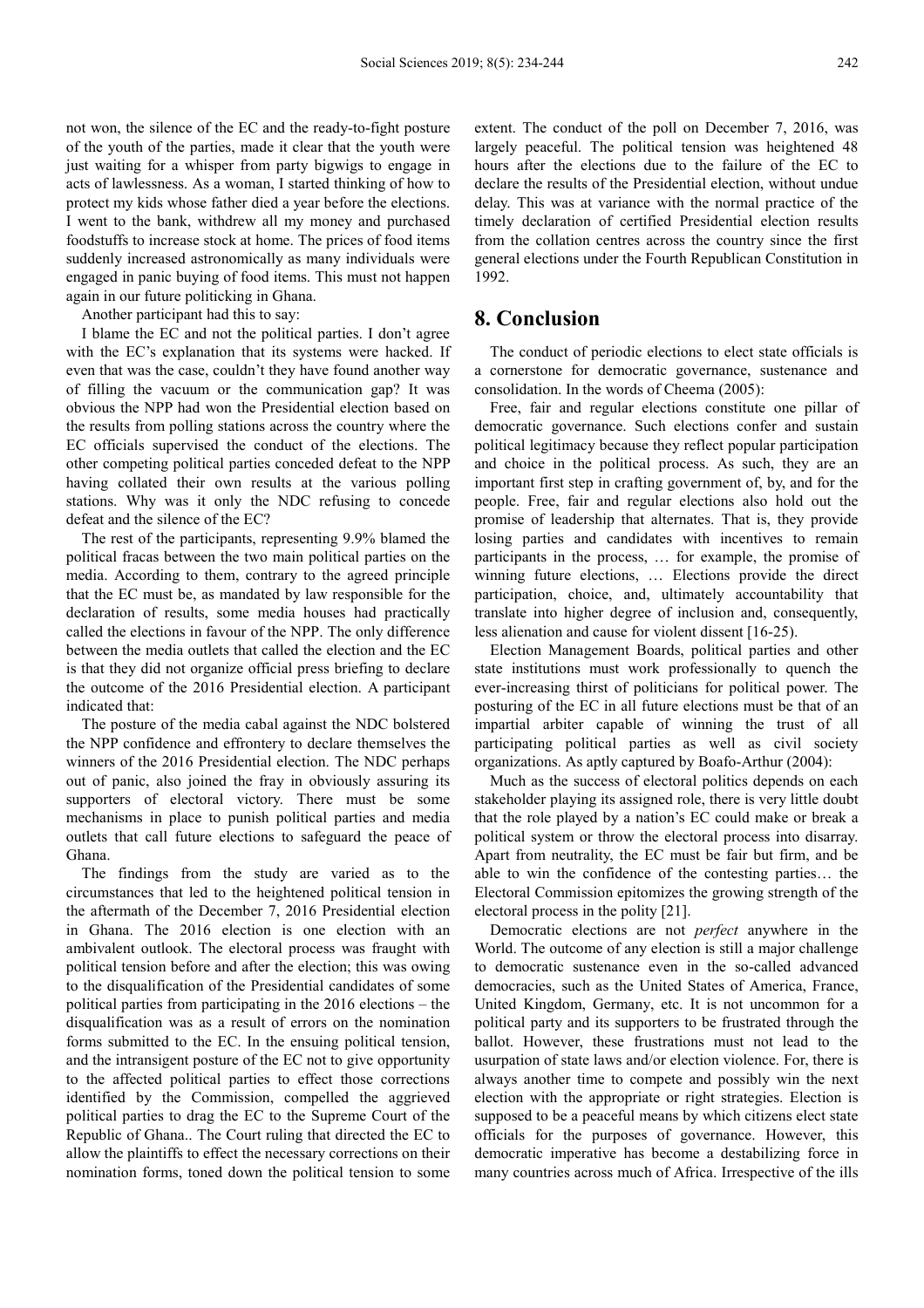of democratic elections, democracy is a necessary evil for modern states in comparison to other methods of governance. Democracy with its concomitant bill of rights, such as respect for the rights and dignity of citizens; freedom of speech; freedom of assembly; freedom of movement; toleration of alternative views of political opponents; minority rights; and accountable governance, cannot be surrendered for any other method of governance from any quarter.

Elections cannot be isolated from the practice of democracy. State institutions must act professionally according to the rules governing the electoral process. This will invariably guard the peace Ghana is currently enjoying in a turbulent West Africa. The police and other security agencies must not succumb to the whims and caprices of politicians who in times of elections, are more likely to employ all crude tactics available to them to subvert the will of the people. What Ghana need in order to remain stable is to reform the current culture of *winne*r*-takes-all* or zero-sum game politics, in terms of appointments or representation as well as participation in the running of state entities – when a political party loses an election, it loses out completely on any window of opportunity to participate in the governance process and control of national resources.

Having invested huge financial resources (mostly loans from financial institutions) in the campaign process, some political parties find it difficult if not impossible, to accept an electoral outcome that is not in their favour; and having to wallow in debt repayment and poverty until the next election (i.e. four years) in the case of Ghana, makes some politicians to wish that the ground opens up and swallow them following an electoral defeat. In most instances, a resort to violence become the only tool for defeated political parties to employ; with the hope of securing a power-sharing deal to participate in the governance process. Classical examples include the cases of Kenya, Cote d'Ivoire, Zimbabwe, Sudan and South Sudan etc. The attitude of *we must win at all cost* by party elites and supporters of some political parties, is one of the main banes of Africa's underdevelopment. What Ghana, and indeed Africa need, is visionary leadership and the need to democratize democracy to ensure political stability.

#### **Statement of Competing Interest**

No competing potential conflict of interest.

#### **Funding**

The authors have not received funding in the conduct of this research.

## **Notes on Contributors**

Awaisu Imurana Braimah (Ph.D) is a Senior Lecturer of Political Science at the University of Education, Winneba (Ghana). His research interests and publications are in the areas of electoral research, post-conflict reconstruction in

divided societies, political economy of educational reforms, peace and war, conflict resolution, democracy and governance and security sector reforms.

Alhassan Salifu Bawah is a Law Lecturer at the University of Education, Winneba (Ghana). His research interests and publications are in the areas of International Law, Conflict of Laws, Company Law, Arbitration, Security, Elections and Electoral Systems.

#### **References**

- [1] Horowitz, D. L. (2006). 'Electoral systems and institutional design: A primer for decision makers', in Diamond Larry & Marc F. Platter (eds.). *Electoral systems and democracy*. Baltimore: The Johns Hopkins University Press.
- [2] Przeworski, A., Alvarez, M., Cheibub, J., and Limongi, F. (2000). *Democracy and development*, Cambridge: Cambridge University Press.
- [3] Fund, J. (2004). *Stealing elections: How voter fraud threatens our democracy*. San Francisco: Encounter Books.
- [4] Lehoucq, F. (2003). Electoral fraud: Causes, types, and consequences, *Annual Review of Political Science* 6, pp 242-46.
- [5] Ayee, J. R. A. (2002). The 2000 general elections and presidential run-off in Ghana: An overview, *Democratization,*  Vol. 9, No. 2, pp. 148-174.
- [6] Brierley, S. & Ofosu, G. (2014). The presidential and parliamentary elections in Ghana, Decembe 2012, *Electoral Studies* 35 pp. 382-85. Retrieved from *Studies* 35 pp. 382-85. Retrieved from https://doi.org/10.1016/j.electstd.2014.02.005
- [7] Daddier, C. K. (2009). The presidential and parliamentary elections in Ghana, December 2008, *Electoral Studies*, Vol. 28, No. 4, pp 642-47.
- [8] Jockers, H., Dirk, K. & Nugent, P. (2010). The successful Ghana election of 2008: A convenient myth? The *Journal of Modern African Studies*, 48 (01), pp. 95–115. DOI: 10.1017/S0022278X09990231.
- [9] Osei, A. (2013). Party system institutionalization in Ghana and Senegal, *Journal of Asian and African Studies*, Vol. 48, No. 5, pp. 577-593.
- [10] Heywood, A. (2007). *Politics*, 3rd ed. New York: Palgrave Macmillan.
- [11] Spiegel, H. W. (1991). *The growth of economic thought* (3rd ed.). Durham, NC: Duke University Press.
- [12] Bullock, A., & Trombley, S. eds. (1999). *The Norton dictionary of modern thought*. New York: W. W. Norton & Company.
- [13] Hechter, M., & Kanazawa S. (1997). 'Sociological rational theory'. *Annual Review of Sociology*23: 191-214).
- [14] Downs, A. (1957). *An economic theory of democracy*. New York: Harper & Row.
- [15] Mclean, I., & McMillan, A. eds. (2009). *Concise dictionary of politics*. Oxford University Press.